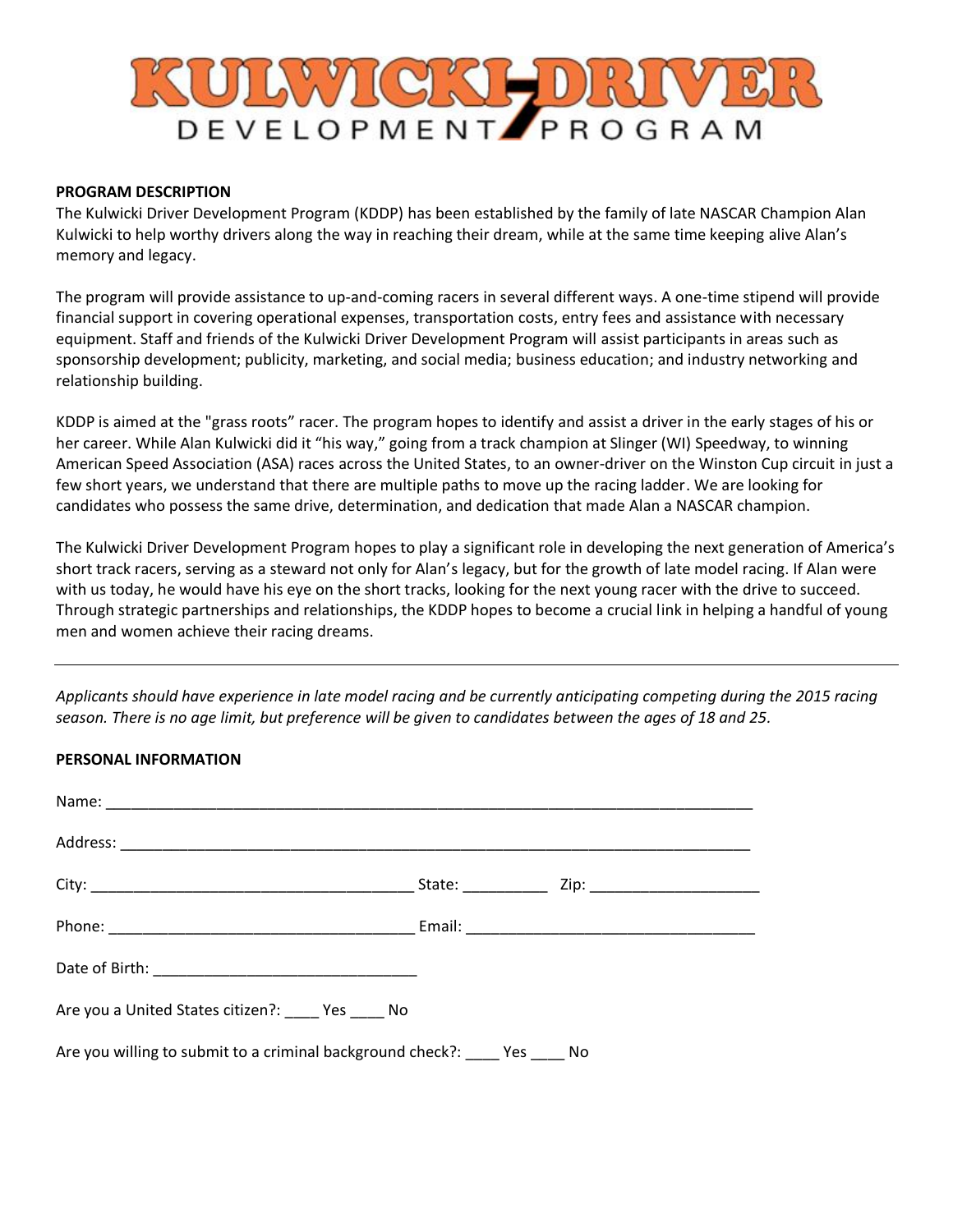### **EDUCATION**

*Please indicate highest level reached:*

#### **School/Location Degree/Year**

High School:

2-Year Degree:

4-Year Degree:

Graduate Degree:

#### **EMPLOYMENT HISTORY**

*List any positions you have held within the last five years.*

- 1.
- 2.
- 3.
- 

#### **SPECIAL SKILLS OR TRAINING**

*Describe any particular skills or professional training that you feel set you apart as a candidate for the Kulwicki Driver Development Program, including any mechanical, engineering, or design training.*

- 1.
- 2.
- 3.

#### **COMMUNITY ENGAGEMENT**

*List any organizations and/or projects you have volunteered for or contributed to.*

- 1.
- 2.

3.

### **RACING EXPERIENCE**

Years Active:

Type(s) of car(s) raced:

Series, current and past (local track championships, regional series, national series):

Number of victories or highest finishes (please note any signature victories):

Number of points championships or highest finishes:

Awards Earned:

Favorite Track(s):

Car Owner Name: Contact Information: Years of Ownership: